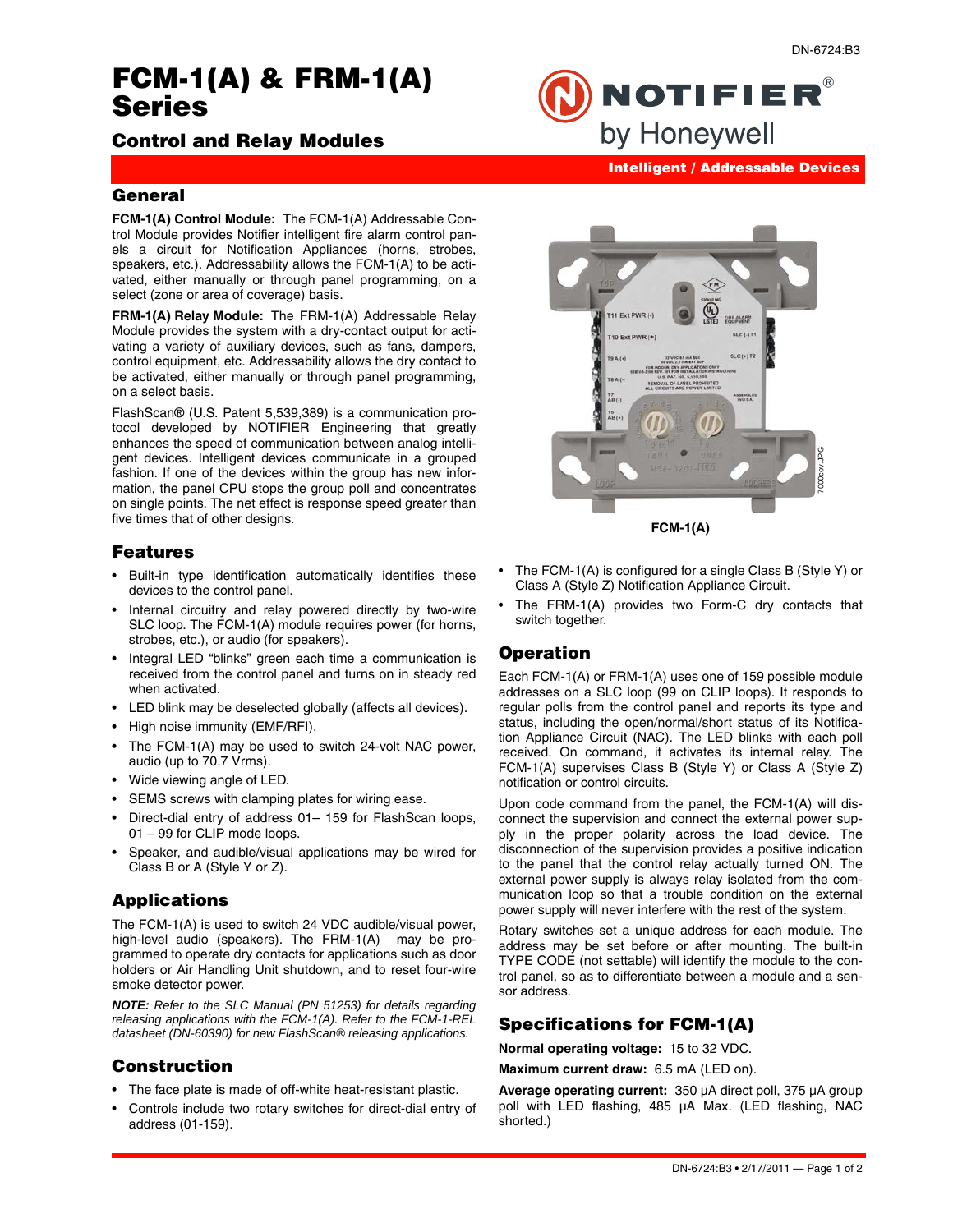#### **Maximum NAC Line Loss:** 4 VDC.

**External supply voltage (between Terminals T10 and T11):** Maximum (NAC): Regulated 24 VDC; Maximum (Speakers): 70.7 V RMS, 50W.

**Drain on external supply:** 1.7 mA maximum using 24 VDC supply; 2.2 mA Maximum using 80 VRMS supply.

**Max NAC Current Ratings:** For class B wiring system, the current rating is 3A; For class A wiring system, the current rating is 2A.

**Temperature range:** 32°F to 120°F (0°C to 49°C).

**Humidity range:** 10% to 93% non-condensing.

**Dimensions:** 4.5" (114.3 mm) high x 4" (101.6 mm) wide x 1.25" (31.75 mm) deep. Mounts to a 4" (101.6 mm) square x 2.125" (53.975 mm) deep box.

**Accessories:** SMB500 Electrical Box; CB500 Barrier

# **Specifications for FRM-1(A)**

**Normal operating voltage:** 15 to 32 VDC.

**Maximum current draw:** 6.5 mA (LED on).

**Average operating current:** 230 μA direct poll; 255 μA group poll.

**EOL resistance:** not used.

**Temperature range:** 32°F to 120°F (0°C to 49°C).

**Humidity range:** 10% to 93% non-condensing.

**Dimensions:** 4.5" (114.3 mm) high x 4" (101.6 mm) wide x 1.25" (31.75 mm) deep. Mounts to a 4" (101.6 mm) square x 2.125" (53.975 mm) deep box.

**Accessories:** SMB500 Electrical Box; CB500 Barrier

### **Agency Listings and Approvals**

In some cases, certain modules may not be listed by certain approval agencies, or listing may be in process. Consult factory for latest listing status.

- **UL:** S635
- **ULC:** S3705 (A version only)
- **• FM Approved**
- **CSFM:** 7300-0028:0219
- **MEA:** 14-00-E
- **FDNY:** COA #6067, #6065

## **Contact Ratings for FRM-1(A)**

| <b>Current</b><br>Rating | <b>Maximum</b><br>Voltage | Load<br><b>Description</b> | <b>Application</b> |
|--------------------------|---------------------------|----------------------------|--------------------|
| 3A                       | 30 VDC                    | Resistive                  | Non-Coded          |
| 2 A                      | 30 VDC                    | Resistive                  | Coded              |
| .9A                      | <b>110 VDC</b>            | Resistive                  | Non-Coded          |
| .9A                      | <b>125 VDC</b>            | Resistive                  | Non-Coded          |
| .5 A                     | 30 VDC                    | Inductive<br>$(L/R = 5ms)$ | Coded              |
| 1 A                      | 30 VDC                    | Inductive<br>$(L/R=2ms)$   | Coded              |
| .3A                      | <b>125 VAC</b>            | Inductive<br>$(PF=0.35)$   | Non-Coded          |
| 1.5A                     | 25 VAC                    | Inductive<br>$(PF=0.35)$   | Non-Coded          |
| .7 A                     | 70.7 VAC                  | Inductive<br>$(PF=0.35)$   | Non-Coded          |
| 2 A                      | 25 VAC                    | Inductive<br>$(PF=0.35)$   | Non-Coded          |

*NOTE: Maximum (Speakers): 70.7 V RMS, 50 W*

### **Product Line Information**

*NOTE: "A" suffix indicates ULC Listed model.*

**FCM-1(A):** Intelligent Addressable Control Module.

**FRM-1(A):** Intelligent Addressable Relay Module.

**A2143-20:** Capacitor, required for Class A (Style Z) operation of speakers.

**SMB500:** Optional Surface-Mount Backbox.

**CB500:** Control Module Barrier — required by UL for separating power-limited and non-power limited wiring in the same junction box as FCM-1(A).

*NOTE: For installation instructions, see the following documents:*

- *• FCM-1(A) Installation document I56-1169.*
- *• FRM-1(A) Installation document I56-3502.*
- *• Notifier SLC Wiring Manual, document 51253.*



**Notifier**® and **FlashScan**® are registered trademarks of Honeywell International Inc.

©2011 by Honeywell International Inc. All rights reserved. Unauthorized use of this document is strictly prohibited.



This document is not intended to be used for installation purposes. We try to keep our product information up-to-date and accurate. We cannot cover all specific applications or anticipate all requirements. All specifications are subject to change without notice.



For more information, contact Notifier. Phone: (203) 484-7161, FAX: (203) 484-7118. www.notifier.com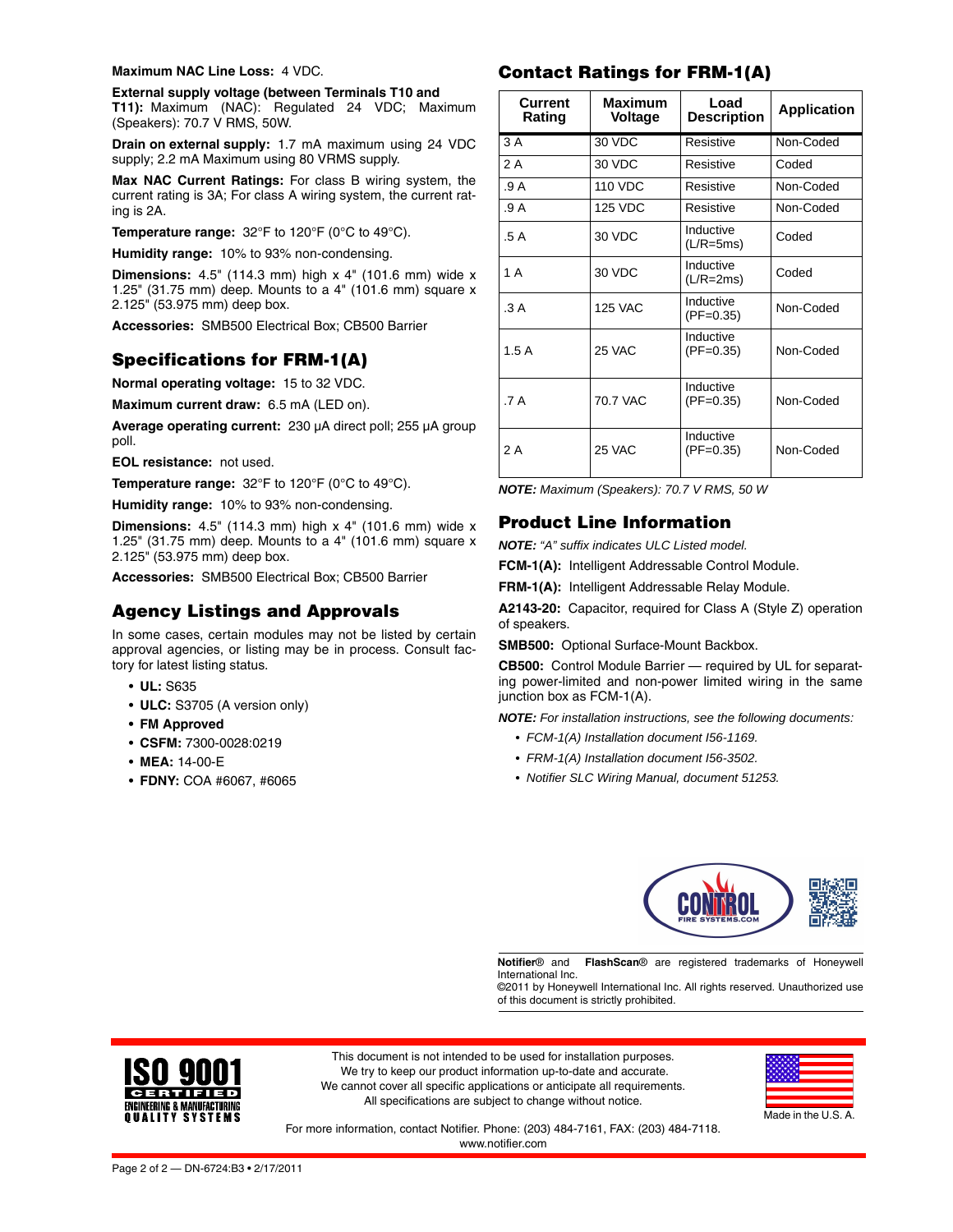# **FCM-1-REL(A)**



NOTIFIER® by Honeywell

# **Intelligent/Addressable Devices**

# **General**

The FCM-1-REL Releasing Control Module is specifically designed for fire suppression releasing applications in Flash-Scan® systems. Power to the release agent solenoid(s) runs through the module for full-time monitoring and supervision.

The FCM-1-REL Releasing Control Module uses a redundant protocol; the module must be armed with a pair of signals in order to activate. It will then enter a 3-second window awaiting a pair of confirmation signals. If no confirmation is received, the module will automatically reset. It also supervises the wiring to the connected load and reports the status to the panel as NORMAL, OPEN, or SHORT CIRCUIT. The module has two pairs of output termination points available for fault-tolerant wiring and a panel-controlled LED indicator. The module may be connected to either one 24VDC solenoid or up to two 12VDC solenoids (in series). To ensure proper operation, this module shall be connected to a compatible Notifier system control panel only (list available from Notifier). In addition, please refer to Notifier *Device Compatibility Document* PN 15378 for the list of compatible solenoids.

*NOTE: FCM-1-REL is required for all new FlashScan-mode releasing applications with NFS2-3030 (version 14.0 or higher), NFS2-640 (version 12.0 or higher) and NFS-320(E)(C) (version 12.0 or higher) panels. Use FCM-1 for releasing applications on NFS-640, NFS-3030, and all CLIP mode panels.* 

### **Features**

- Redundant protocol for added protection
- Configurable for Class A or Class B operation
- External supply voltage monitoring
- Can power one 24V or two 12V solenoids
- SEMS screws for easing wiring
- Panel controlled status LED
- Analog communications
- Rotary address switches
- Low standby current
- Mounts in standard 4" (10.16 cm) junction box
- FlashScan operation

# **Specifications**

### *GENERAL SPECIFICATIONS*

- **Operating Voltage:** 15 to 32 VDC
- **Communication Line Loop Impedance:** 40 Ohm max.
- **Temperature Range:** 14°F to 140°F (-10° to 60°C)
- **Relative Humidity:** 10% to 95% noncondensing
- **Shipping Weight:** 5.5 oz (156 g)
- **Dimensions:** 4.275" W × 4.675" H × 1.400" D (10.86 cm W × 11.87 cm H × 3.56 cm D)

### *SLC*

- **Average Operating Current:** 700 µA max @ 24 VDC (one communication every 5 sec. with LED enabled)
- **Maximum Activation Current:** 9.0 mA (LED on)



**FCM-1-REL**

### *EXTERNAL SUPPLY*

- **Normal Operating Voltage:** 24 VDC Nominal
- **Maximum Line Loss:** 2.3 VDC (total allowable loss from power supply to module and from module to solenoid)
- **Minimum Operating Voltage to Activate Solenoid:** 18 VDC (at solenoid)
- **Standby Current:** 6.4 mA
- **Activation Current:** 10 mA

### *SOLENOID*

- **Supervisory Loop Voltage:** 3.3 V
- **Supervisory Loop Current (Normal):** 30 mA
- **Maximum Activation Current:** 2 A

# **Product Line Information**

*NOTE: "A" suffix indicates ULC Listed model.* **FCM-1-REL(A):** Releasing Control Module.

**SMB500:** Optional Surface-Mount Backbox.

**CB500:** Control Module Barrier — required by UL for separating power-limited and non-power limited wiring in the same junction box as **FCM-1-REL**.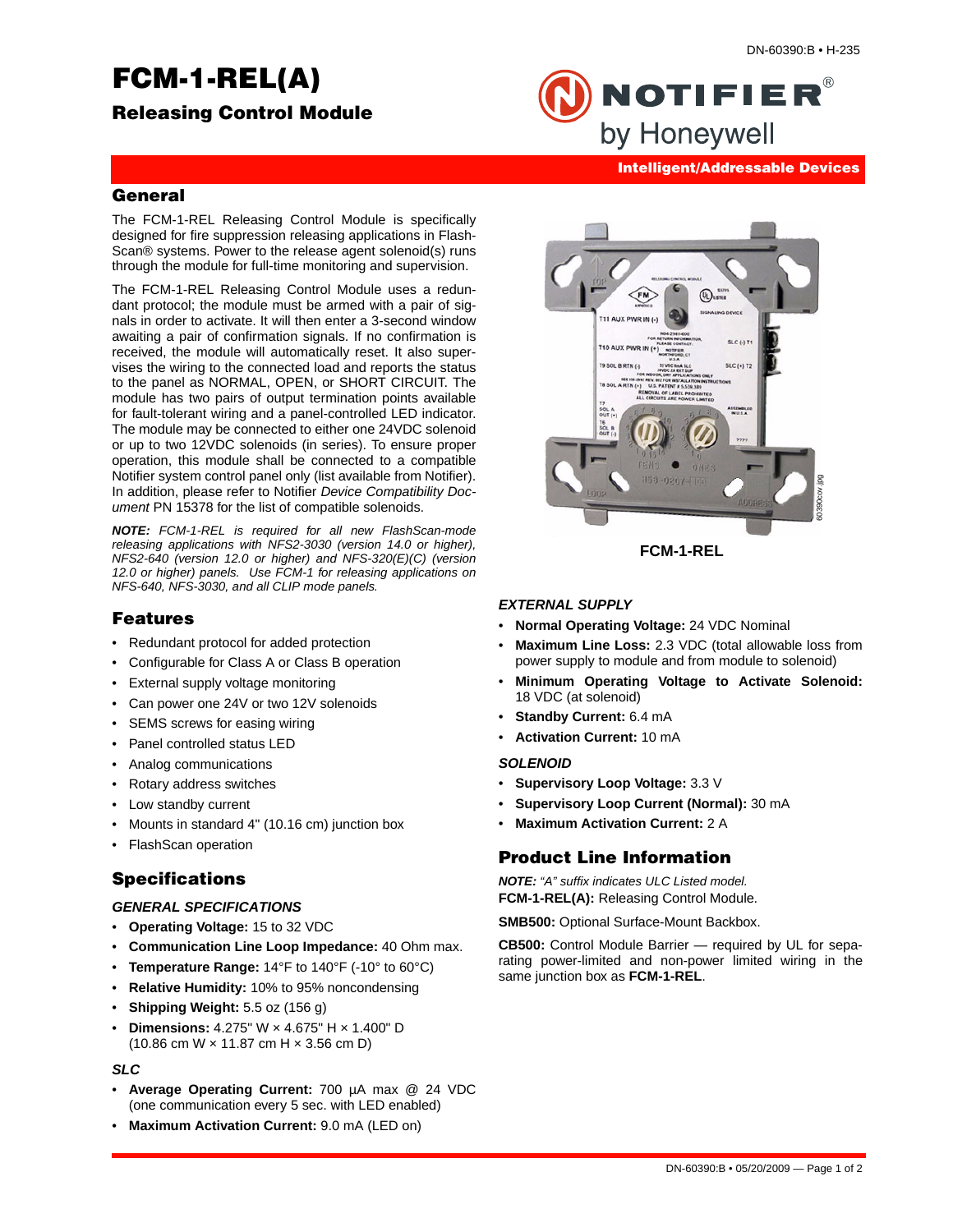# **Agency Listings and Approvals**

These listings and approvals apply to the modules specified in this document. In some cases, certain modules or applications may not be listed by certain approval agencies, or listings may be in process. Consult factory for latest listing status.

- **UL Listed:** S635
- **ULC Listed:** (FCM-1-RELA)
- **• FM Approved**
- **CSFM:** 7300-0028:249



Notifier® and FlashScan® are registered trademarks of Honeywell International Inc.

©2009 by Honeywell International Inc. All rights reserved. Unauthorized use of this document is strictly prohibited.



This document is not intended to be used for installation purposes. We try to keep our product information up-to-date and accurate. We cannot cover all specific applications or anticipate all requirements. All specifications are subject to change without notice.



For more information, contact Notifier. Phone: (203) 484-7161, FAX: (203) 484-7118. www.notifier.com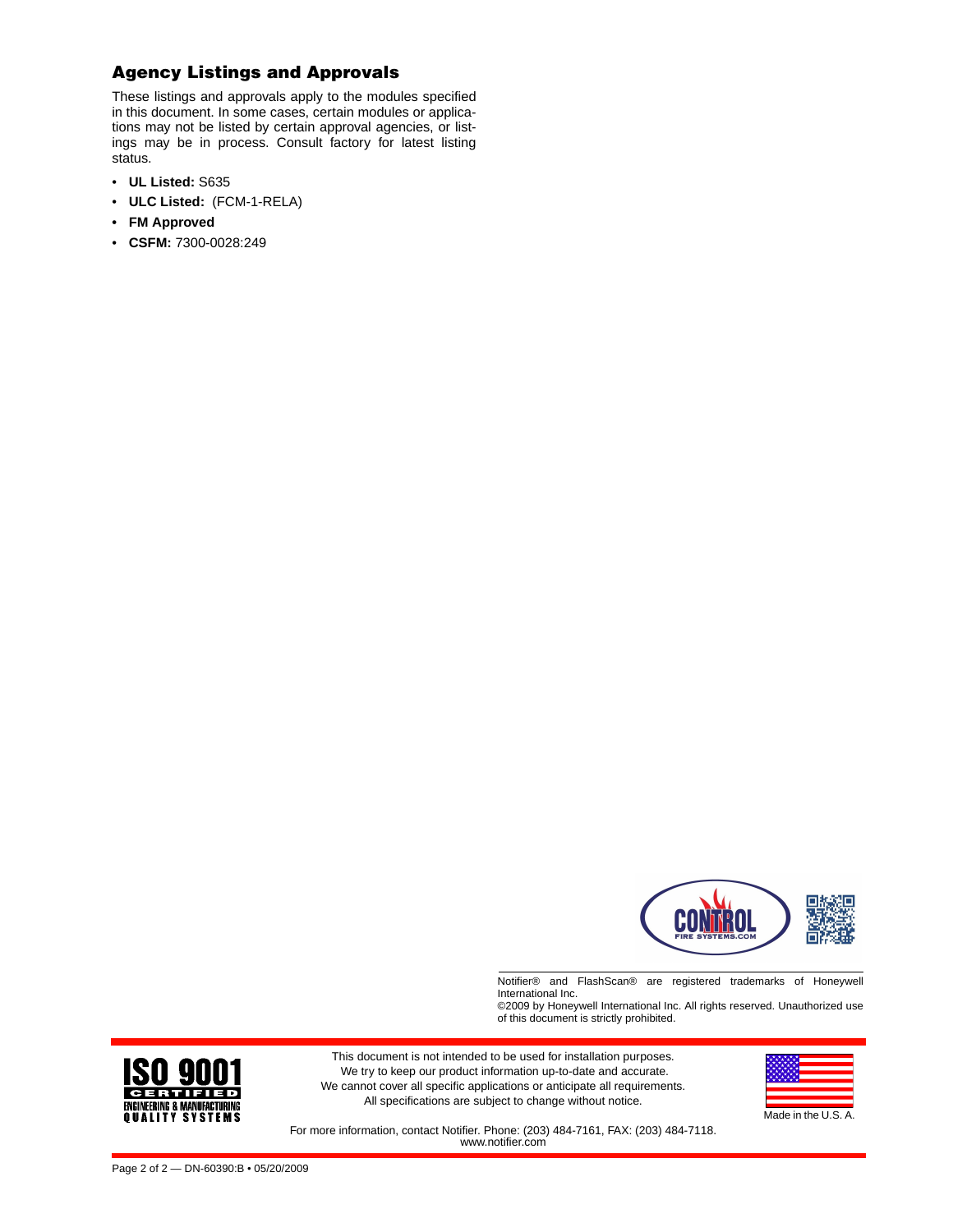# **FMM-1(A), FMM-101(A), FZM-1(A) & FDM-1(A)**

# **Monitor Modules with FlashScan®**

NOTIFIER $^\circ$ by Honeywell **Intelligent/Addressable Devices**

# **General**

Four different monitor modules are available for Notifier's intelligent control panels for a variety of applications. Monitor modules supervise a circuit of dry-contact input devices, such as conventional heat detectors and pull stations, or monitor and power a circuit of two-wire smoke detectors (FZM-1(A)).

**FMM-1(A)** is a standard-sized module (typically mounts to a 4" [10.16 cm] square box) that supervises either a Style D (Class A) or Style B (Class B) circuit of dry-contact input devices.

**FMM-101(A)** is a miniature monitor module a mere 1.3" (3.302 cm) H x 2.75" (6.985 cm) W x 0.5" (1.270 cm) D that supervises a Style B (Class B) circuit of dry-contact input devices. Its compact design allows the FMM-101(A) to be mounted in a single-gang box behind the device it monitors.

**FZM-1(A)** is a standard-sized module that monitors and supervises compatible two-wire, 24 volt, smoke detectors on a Style D (Class A) or Style B (Class B) circuit.

**FDM-1(A)** is a standard-sized dual monitor module that monitors and supervises two independent two-wire Style B (Class B) dry-contact initiating device circuits (IDCs) at two separate, consecutive addresses in intelligent, two-wire systems.

FlashScan® (U.S. Patent 5,539,389) is a communication protocol developed by NOTIFIER that greatly increases the speed of communication between analog intelligent devices. Intelligent devices communicate in a grouped fashion. If one of the devices within the group has new information, the panel CPU stops the group poll and concentrates on single points. The net effect is response speed greater than five times that of other designs.

# **FMM-1(A) Monitor Module**

- Built-in type identification automatically identifies this device as a monitor module to the control panel.
- Powered directly by two-wire SLC loop. No additional power required.
- High noise (EMF/RFI) immunity.
- SEMS screws with clamping plates for ease of wiring.
- Direct-dial entry of address: 01 159 on FlashScan loops; 01 – 99 on CLIP loops.
- LED flashes green during normal operation (this is a programmable option) and latches on steady red to indicate alarm.

The FMM-1(A) Monitor Module is intended for use in intelligent, two-wire systems, where the individual address of each module is selected using the built-in rotary switches. It provides either a two-wire or four-wire fault-tolerant Initiating Device Circuit (IDC) for normally-open-contact fire alarm and supervisory devices. The module has a panel-controlled LED indicator. The FMM-1(A) can be used to replace MMX-1(A) modules in existing systems.

### *FMM-1(A) APPLICATIONS*

Use to monitor a zone of four-wire smoke detectors, manual fire alarm pull stations, waterflow devices, or other normallyopen dry-contact alarm activation devices. May also be used to monitor normally-open supervisory devices with special supervisory indication at the control panel. Monitored circuit may be wired as an NFPA Style B (Class B) or Style D (Class



**FMM-1(A) (Type H)**

A) Initiating Device Circuit. A 47K ohm End-of-Line Resistor (provided) terminates the Style B circuit. No resistor is required for supervision of the Style D circuit.

### *FMM-1(A) OPERATION*

Each FMM-1(A) uses one of the available module addresses on an SLC loop. It responds to regular polls from the control panel and reports its type and the status (open/normal/short) of its Initiating Device Circuit (IDC). A flashing LED indicates that the module is in communication with the control panel. The LED latches steady on alarm (subject to current limitations on the loop).

### *FMM-1(A) SPECIFICATIONS*

**Nominal operating voltage:** 15 to 32 VDC.

**Maximum current draw:** 5.0 mA (LED on).

**Average operating current:** 350 μA (LED flashing), 1 communication every 5 seconds, 47k EOL.

**Maximum IDC wiring resistance:** 40 ohms.

**EOL resistance:** 47K ohms.

**Temperature range:** 32°F to 120°F (0°C to 49°C).

**Humidity range:** 10% to 93% noncondensing.

**Dimensions:** 4.5" (11.43 cm) high x 4" (10.16 cm) wide x 1.25" (3.175 cm) deep. Mounts to a 4" (10.16 cm) square x 2.125" (5.398 cm) deep box.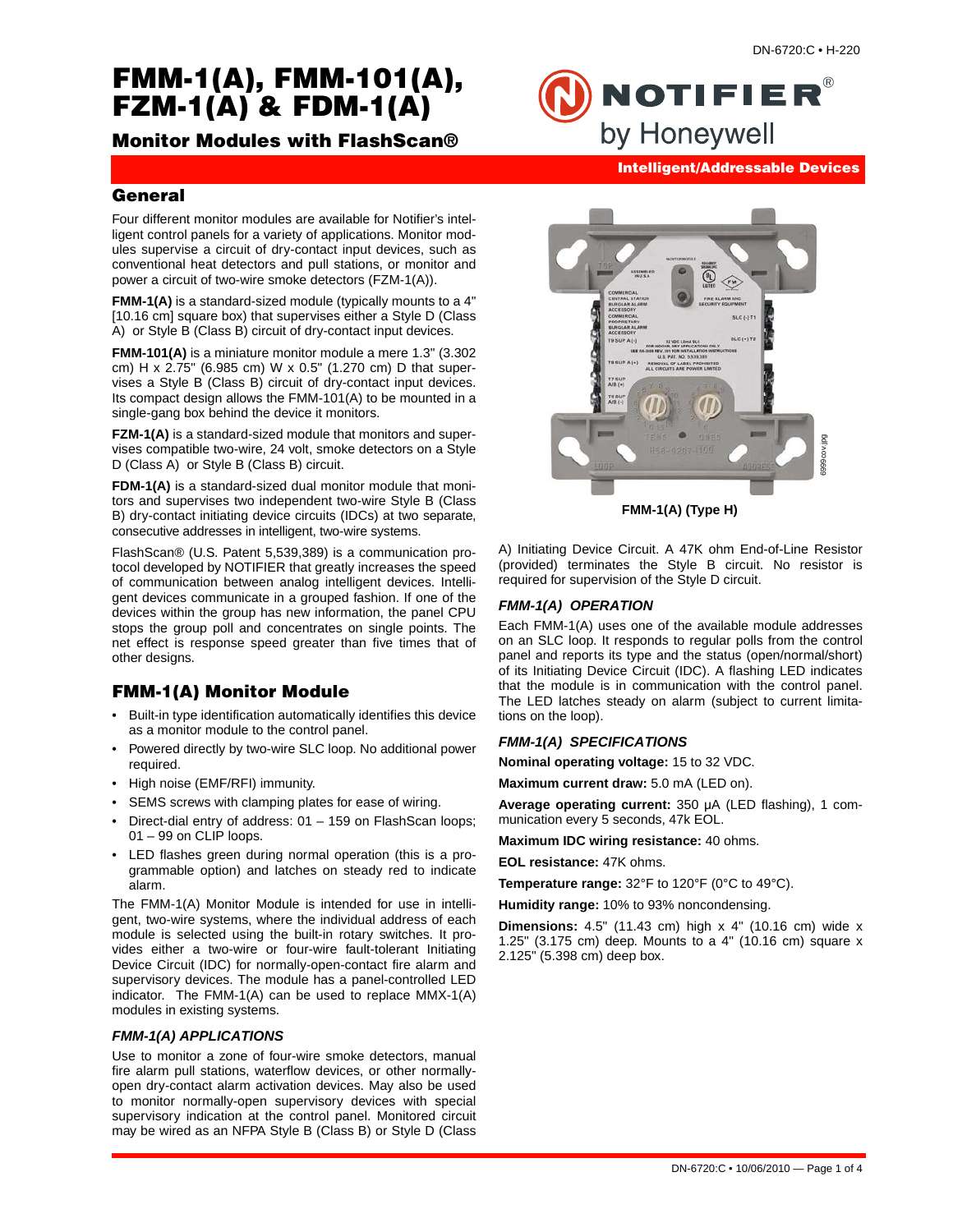# **FMM-101(A) Mini Monitor Module**

- Built-in type identification automatically identifies this device as a monitor module to the panel.
- Powered directly by two-wire SLC loop. No additional power required.
- High noise (EMF/RFI) immunity.
- Tinned, stripped leads for ease of wiring.
- Direct-dial entry of address: 01 159 on FlashScan loops; 01 – 99 on CLIP loops.



The FMM-101(A) Mini Monitor Module can be installed in a single-gang junction directly behind the monitored unit. Its small size and light weight allow it to be installed without rigid mounting. The FMM-101(A) is intended for use in intelligent, two-wire systems where the individual address of each module is selected using rotary switches. It provides a two-wire initiating device circuit for normally-open-contact fire alarm and security devices. The FMM-101(A) can be used to replace MMX-101(A) modules in existing systems.

### *FMM-101(A) APPLICATIONS*

Use to monitor a single device or a zone of four-wire smoke detectors, manual fire alarm pull stations, waterflow devices, or other normally-open dry-contact devices. May also be used to monitor normally-open supervisory devices with special supervisory indication at the control panel. Monitored circuit/device is wired as an NFPA Style B (Class B) Initiating Device Circuit. A 47K ohm End-of-Line Resistor (provided) terminates the circuit.

### *FMM-101(A) OPERATION*

Each FMM-101(A) uses one of the available module addresses on an SLC loop. It responds to regular polls from the control panel and reports its type and the status (open/normal/short) of its Initiating Device Circuit (IDC).

### *FMM-101(A) SPECIFICATIONS*

Nominal operating voltage: 15 to 32 VDC.

**Average operating current:** 350 μA, 1 communication every 5 seconds, 47k EOL; 600 μA Max. (Communicating, IDC Shorted).

**Maximum IDC wiring resistance:** 40 ohms.

**Maximum IDC Voltage:** 11 Volts.

**Maximum IDC Current:** 400 μA.

**EOL resistance:** 47K ohms.

**Temperature range:** 32°F to 120°F (0°C to 49°C).

**Humidity range:** 10% to 93% noncondensing.

**Dimensions:** 1.3" (3.302 cm) high x 2.75" (6.985 cm) wide x 0.65" (1.651 cm) deep.

**Wire length:** 6" (15.24 cm) minimum.

# **FZM-1(A) Interface Module**

- Supports compatible two-wire smoke detectors.
- Supervises IDC wiring and connection of external power source.
- High noise (EMF/RFI) immunity.
- SEMS screws with clamping plates for ease of wiring.
- Direct-dial entry of address: 01 159 on FlashScan loops, 01 – 99 on CLIP loops.
- LED flashes during normal operation; this is a programmable option.
- LED latches steady to indicate alarm on command from control panel.

The FZM-1(A) Interface Module is intended for use in intelligent, addressable systems, where the individual address of each module is selected using built-in rotary switches. This module allows intelligent panels to interface and monitor twowire conventional smoke detectors. It transmits the status (normal, open, or alarm) of one full zone of conventional detectors back to the control panel. All two-wire detectors being monitored must be UL compatible with the module. The FZM-1(A) can be used to replace MMX-2(A) modules in existing systems.

### *FZM-1(A) APPLICATIONS*

Use the FZM-1(A) to monitor a zone of two-wire smoke detectors. The monitored circuit may be wired as an NFPA Style B (Class B) or Style D (Class A) Initiating Device Circuit. A 3.9 K ohm End-of-Line Resistor (provided) terminates the end of the Style B or D (class B or A) circuit (maximum IDC loop resistance is 25 ohms). Install ELR across terminals 8 and 9 for Style D application.

### *FZM-1(A) OPERATION*

Each FZM-1(A) uses one of the available module addresses on an SLC loop. It responds to regular polls from the control panel and reports its type and the status (open/normal/short) of its Initiating Device Circuit (IDC). A flashing LED indicates that the module is in communication with the control panel. The LED latches steady on alarm (subject to current limitations on the loop).

### *FZM-1(A) SPECIFICATIONS*

**Nominal operating voltage:** 15 to 32 VDC.

**Maximum current draw:** 5.1 mA (LED on).

**Maximum IDC wiring resistance:** 25 ohms.

**Average operating current:** 300 μA, 1 communication and 1 LED flash every 5 seconds, 3.9k eol.

**EOL resistance:** 3.9K ohms.

**External supply voltage (between Terminals T3 and T4):** DC voltage: 24 volts power limited. Ripple voltage: 0.1 Vrms maximum. Current: 90 mA per module maximum.

**Temperature range:** 32°F to 120°F (0°C to 49°C).

**Humidity range:** 10% to 93% noncondensing.

**Dimensions:** 4.5" (11.43 cm) high x 4" (10.16 cm) wide x 1.25" (3.175 cm) deep. Mounts to a 4" (10.16 cm) square x 2.125" (5.398 cm) deep box.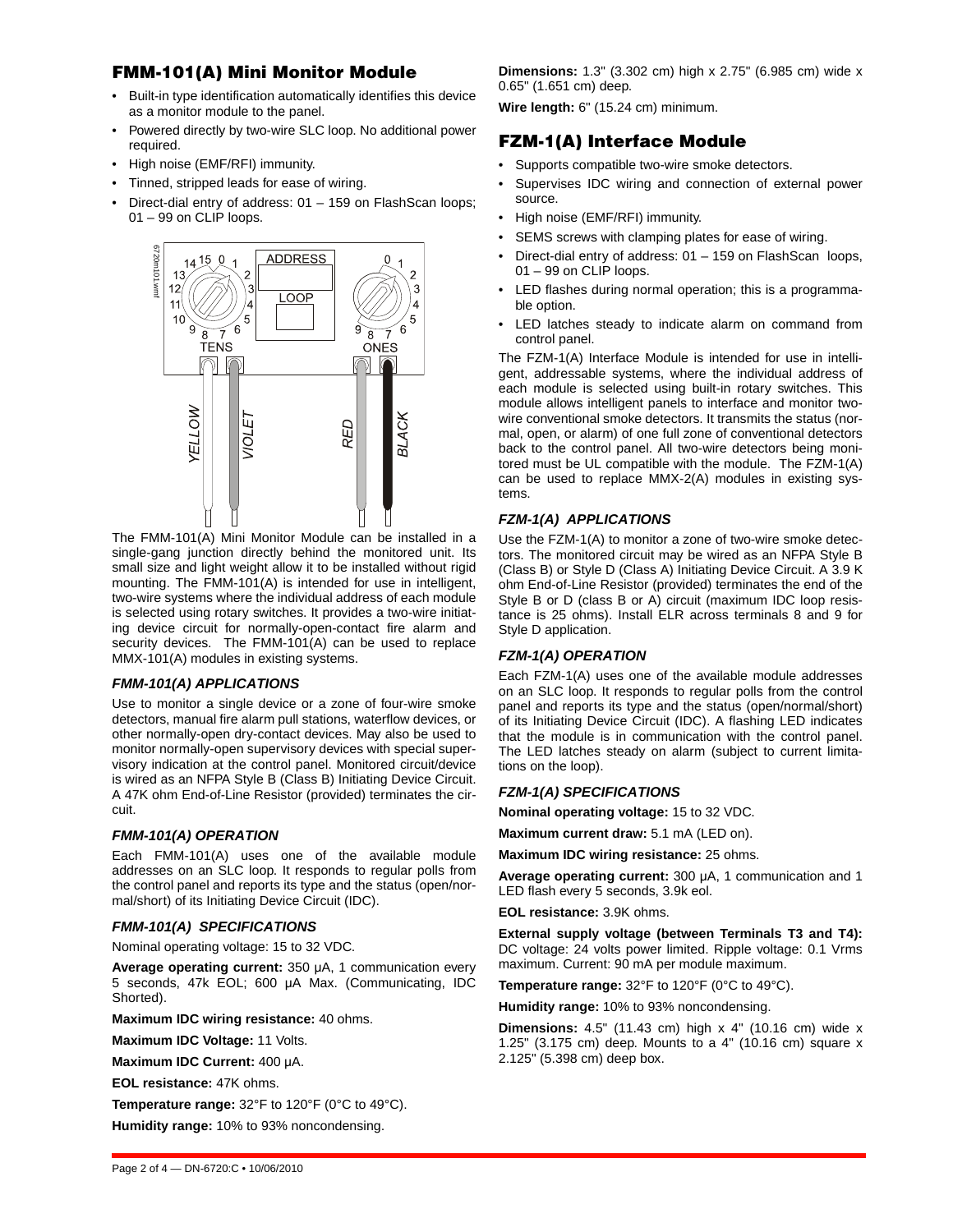# **FDM1(A) Dual Monitor Module**

The FDM-1(A) Dual Monitor Module is intended for use in intelligent, two-wire systems. It provides two independent two-wire initiating device circuits (IDCs) at two separate, consecutive addresses. It is capable of monitoring normally open contact fire alarm and supervisory devices; or either normally open or normally closed security devices. The module has a single panelcontrolled LED.

*NOTE: The FDM-1(A) provides two Style B (Class B) IDC circuits ONLY. Style D (Class A) IDC circuits are NOT supported in any application.*

### *FDM-1(A) SPECIFICATIONS*

**Normal operating voltage range:** 15 to 32 VDC.

**Maximum current draw:** 6.4 mA (LED on).

**Average operating current:** 750 μA (LED flashing).

**Maximum IDC wiring resistance:** 1,500 ohms.

**Maximum IDC Voltage:** 11 Volts.

**Maximum IDC Current:** 240 μA

**EOL resistance:** 47K ohms.

**Maximum SLC Wiring resistance:** 40 Ohms.

**Temperature range:** 32° to 120°F (0° to 49°C).

**Humidity range:** 10% to 93% (non-condensing).

**Dimensions:** 4.5" (11.43 cm) high x 4" (10.16 cm) wide x 2.125" (5.398 cm) deep.

### *FDM-1(A) AUTOMATIC ADDRESSING*

The FDM-1(A) automatically assigns itself to two addressable points, starting with the original address. For example, if the FDM-1(A) is set to address "26", then it will automatically assign itself to addresses "26" and "27".

*NOTE: "Ones" addresses on the FDM-1(A) are 0, 2, 4, 6, or 8 only. Terminals 6 and 7 use the first address, and terminals 8 and 9 use the second address.* 



**! CAUTION:** Avoid duplicating addresses on the system.

# **Installation**

FMM-1(A), FZM-1(A), and FDM-1(A) modules mount directly to a standard 4" (10.16 cm) square, 2.125" (5.398 cm) deep, electrical box. They may also be mounted to the SMB500 surface-mount box. Mounting hardware and installation instructions are provided with each module. All wiring must conform to applicable local codes, ordinances, and regulations. These modules are intended for power-limited wiring only.

The FMM-101(A) module is intended to be wired and mounted without rigid connections inside a standard electrical box. All wiring must conform to applicable local codes, ordinances, and regulations.

# **Agency Listings and Approvals**

In some cases, certain modules may not be listed by certain approval agencies, or listing may be in process. Consult factory for latest listing status.

- **UL:** S635
- **ULC:** S635
- **FM Approved**
- **CSFM:** 7300-0028:0219
- **MEA:** 457-99-E
- **U.S. Coast Guard:**
- **–** 161.002/23/3 *(AFP-200: FMM-1/-101, FZM-1)*
- **–** 161.002/42/1 *(NFS-640: FMM-1/-101)*
- **Lloyd's Register:**
	- **–** 03/60011/E1 *(FMM-1/-101, FZM-1)*
	- **–** 94/60004/E2 *(AFP-200: except FDM-1)*
	- **–** 02/60007 *(NFS-640: FDM-1)*
- **FDNY:** COA #6038 (NFS2-640, NFS-320), COA# 6058 (NFS2-3030)

# **Product Line Information**

*NOTE: "A" suffix indicates ULC-listed model.*

**FMM-1(A):** Monitor module.

**FMM-101(A):** Monitor module, miniature.

**FZM-1(A):** Monitor module, two-wire detectors.

**FDM-1(A):** Monitor module, dual, two independent Class B circuits.

**SMB500:** Optional surface-mount backbox.

*NOTE: See installation instructions and refer to the SLC Wiring Manual, PN 51253.*